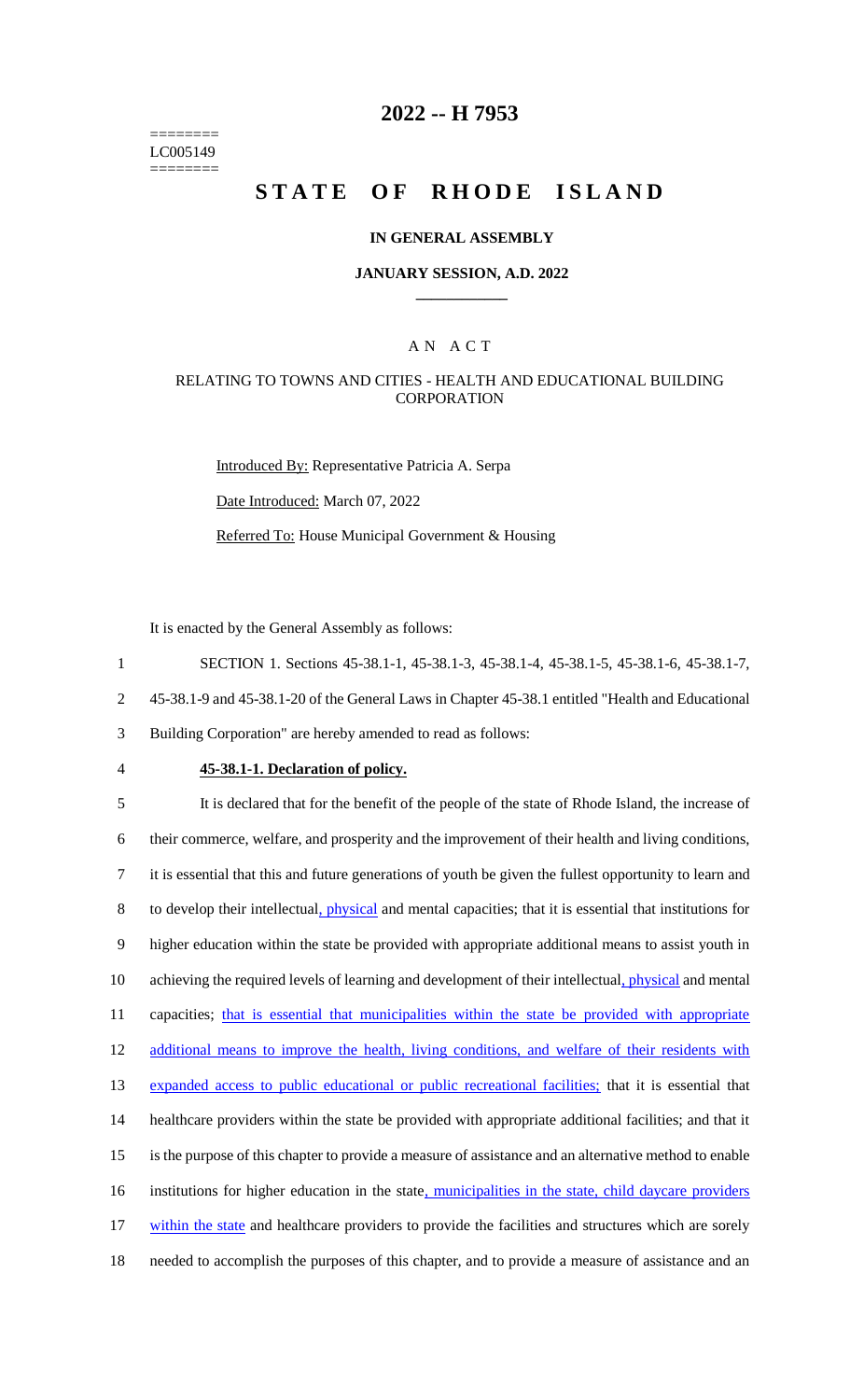alternative method to enable students and the families of students attending institutions for higher education in the state to finance the cost or a portion of the cost of that higher education, all to the public benefit and good, to the extent and manner provided in this chapter. It is further declared that the exercise by the Rhode Island health and educational building corporation, created and established under § 45-38.1-4, of the powers conferred on the corporation, under this chapter, will constitute the performance of an essential governmental function.

## **45-38.1-3. Definitions.**

 As used in this chapter, the following words and terms have the following meaning unless the context indicates another or different meaning or intent:

 (1) "Bonds" means bonds of the corporation issued under the provisions of this chapter, including refunding bonds, notwithstanding that the bonds may be secured by mortgage or the full faith and credit of the corporation or the full faith and credit of a participating institution for higher 13 education or of a participating municipality or of a participating healthcare provider or any other 14 lawfully pledged security of a participating educational institution or child daycare center or of a 15 participating municipality or of a participating healthcare provider;

 (2) "Borrower" means a student or a parent who has received or agreed to pay an education loan;

 (3) "Capital note(s)" means a note or notes of the corporation not exceeding twelve (12) months in duration to maturity issued for the benefit of a healthcare provider or educational 20 institution or municipality or child daycare center to purchase capital assets to be used in the 21 operations of the healthcare provider or educational institution or municipality or child daycare 22 center;

 (4) "Child daycare center" means a child daycare center as defined in § 23-28.1-5 § 42-  $24 \frac{12.5-2}{2}$ , which is a not-for-profit organization;

 (5) "Cooperative hospital service organization" means a corporation created pursuant to chapter 6 of title 7, which meets the requirements of Section 501(e) of the Internal Revenue Code of 1954, 26 U.S.C. § 501(e), and is exempt from federal taxation of income in accordance with 28 Section 501(c)(3) of the Internal Revenue Code, 26 U.S.C.  $\S$  501(c)(3);

 (6) "Corporation" means the Rhode Island health and educational building corporation created and established as a nonbusiness corporation, under and pursuant to chapter 6 of title 7, as amended, and constituted and established as a public body corporate and agency of the state under § 45-38.1-4, or any board, body, commission, department, or officer succeeding to the principal functions of the corporation or to whom the powers conferred upon the corporation by this chapter are given by law;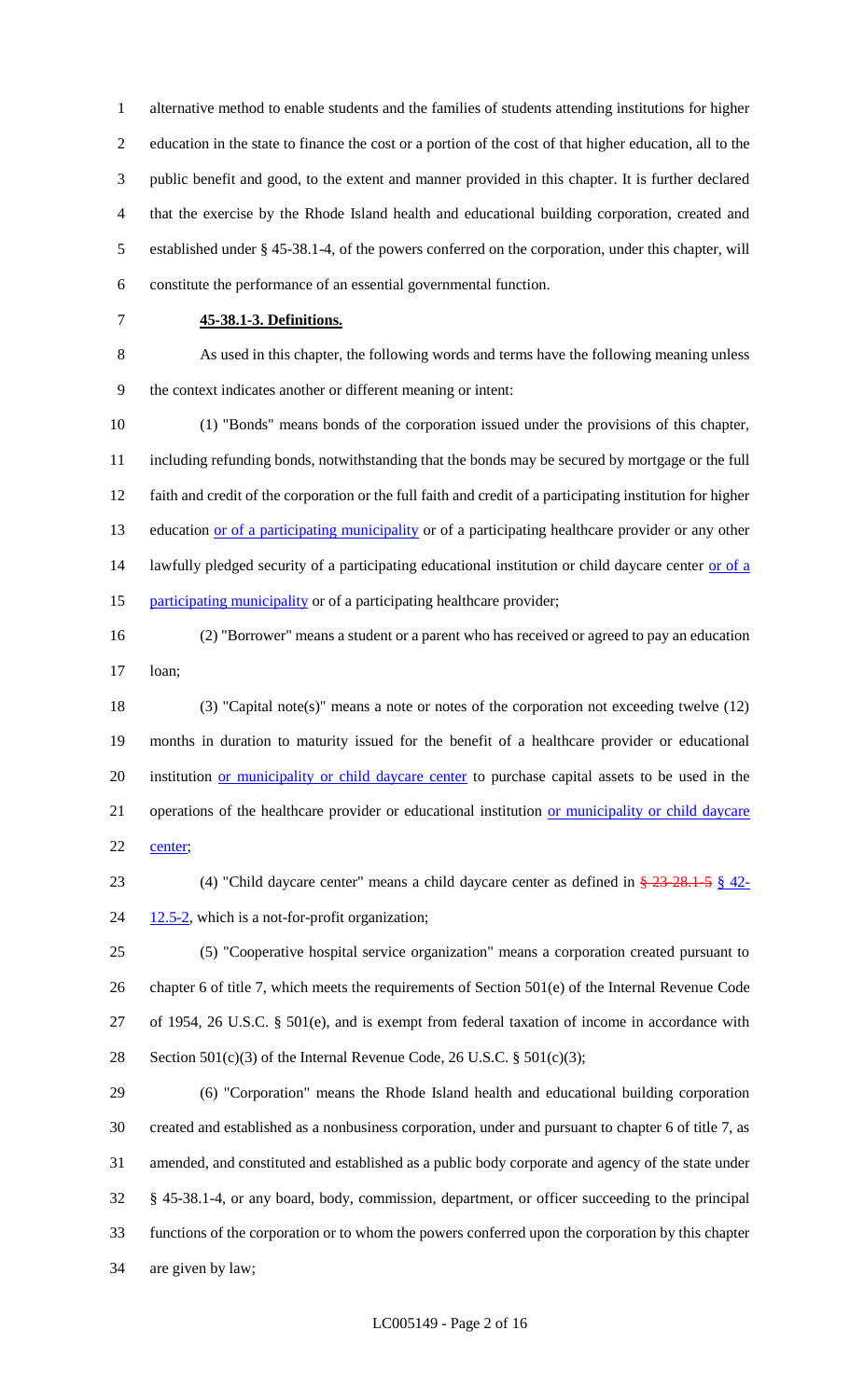(7) "Corporation loans" means loans by the corporation to an educational institution or child daycare center for the purpose of funding education loans;

 (8) "Cost" as applied to a project or any portion of it, financed under the provisions of this chapter, embraces all or any part of the cost of construction and acquisition of all lands, structures, real or personal property, rights, rights of way, franchises, easements, and interests acquired or used for a project, the cost of demolishing or removing any buildings or structures on land so acquired, including the cost of acquiring any lands to which the buildings or structures may be moved, the cost of all machinery and equipment, financing charges, interest prior to, during and for a period after completion of the construction, provisions for working capital, reserves for principal and interest and for extensions, enlargements, additions, replacements, renovations and improvements, cost of engineering, financial and legal services, plans, specifications, studies, surveys, estimates of cost and of revenues, administrative expenses, expenses necessary or incident to determining the feasibility or practicability of constructing the project, and other expenses that may be necessary or incident to the construction and acquisition of the project, the financing of the construction and acquisition, and the placing of the project in operation;

 (9) "Default insurance" means insurance insuring education loans, corporation loans, or bonds or notes of the corporation against default;

 (10) "Default reserve fund" means a fund established pursuant to a resolution of the corporation for the purpose of securing education loans, corporation loans, or bonds or notes of the corporation;

 (11) "Education loan" means a loan which is made by or on behalf of an educational institution or child daycare center from the proceeds of a corporation loan, to a student or parents of a student or both, to finance the student's attendance at the institution;

 (12) "Education loan series portfolio" means all education loans made by or on behalf of a specific educational institution or child daycare center which are funded from the proceeds of a corporation loan to the institution out of the proceeds of a related specific bond or note issued through the corporation;

(13) "Educational institution" means:

 (i) An educational institution or local education authority participating in the school housing aid program as described in chapter 7 of title 16 situated within this state which, by virtue of law or charter, is a public or other nonprofit educational institution empowered to provide a program of education at the primary, secondary or high school level, beyond the high school level, and which is accredited by a nationally recognized educational accrediting agency or association and awards a bachelor's or advance degree or provides a program of not less than two (2) years'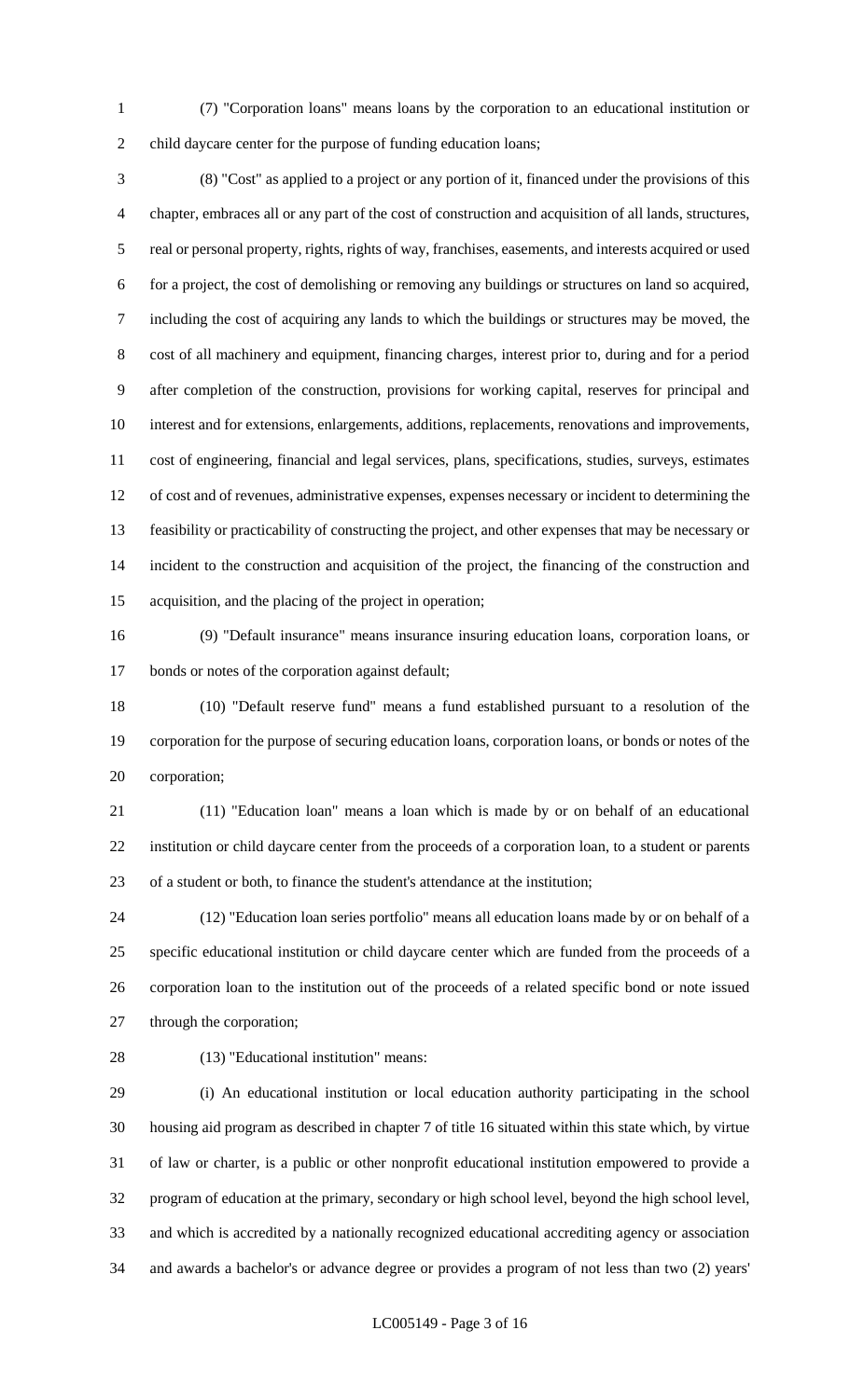duration which is accepted for full credit toward a bachelor's degree;

 (ii) Any nonprofit corporation, business corporation, limited liability company or partnership or limited partnership the shareholders or members or partners or limited partners of 4 which are limited to those entities described in paragraph  $(13)(i)$  hereof;  $\theta$ 

 (iii) Any nonprofit corporation, business corporation, limited liability company, partnership or limited partnership which is a party to a public-private partnership agreement at least 7 one of the parties of which is described in paragraph 13(i) hereof.

 (iv) Any museum in this state as defined by § 34-44.1-1 and which is a not-for-profit organization; or

 (v) Any performing arts center or theater that produces live on-stage musical, theatrical or 11 dance performances in this state for members of the public and which is a not-for-profit organization.

(14) "Healthcare provider" means:

 (i) Any nonprofit hospital incorporated under the laws of the state, including any nonprofit subsidiary corporations formed by any hospital or formed by the parent corporation of the hospital;

(ii) Any nonprofit corporation, the member or members of which consist solely of one or

more hospitals or their parent corporations;

 (iii) Any other hospital, which is licensed as a general hospital or maternity hospital pursuant to chapter 17 of title 23, which is exempt from taxation;

(iv) Any nonprofit group health association;

 (v) Any cooperative hospital service organization, or any nonprofit corporation that is licensed as a skilled nursing and/or intermediate care facility pursuant to chapter 17 of title 23, including any nonprofit subsidiary corporation formed by any of the foregoing skilled nursing and/or intermediate care facilities, or any nonprofit corporation eligible to receive funding, pursuant to chapter 8.5 of title 40.1, and/or a corporation created pursuant to chapter 6 of title 7; provided, that it is a real estate holding corporation created for the benefit of a nonprofit corporation eligible to receive funding under chapter 8.5 of title 40.1;

 (vi) Any nonprofit healthcare corporation whose purpose is to provide home care services or supplies to the citizens of this state including, but not limited to, nonprofit visiting nurse associations and nonprofit home care organizations;

 (vii) Any other not-for-profit corporation organized pursuant to chapter 6 of title 7 or pursuant to any special act of the general assembly and which is exempt from federal taxation of income in accordance with Section 501(c)(3), 26 U.S.C. § 501(c)(3), of the Internal Revenue Code and which is licensed as: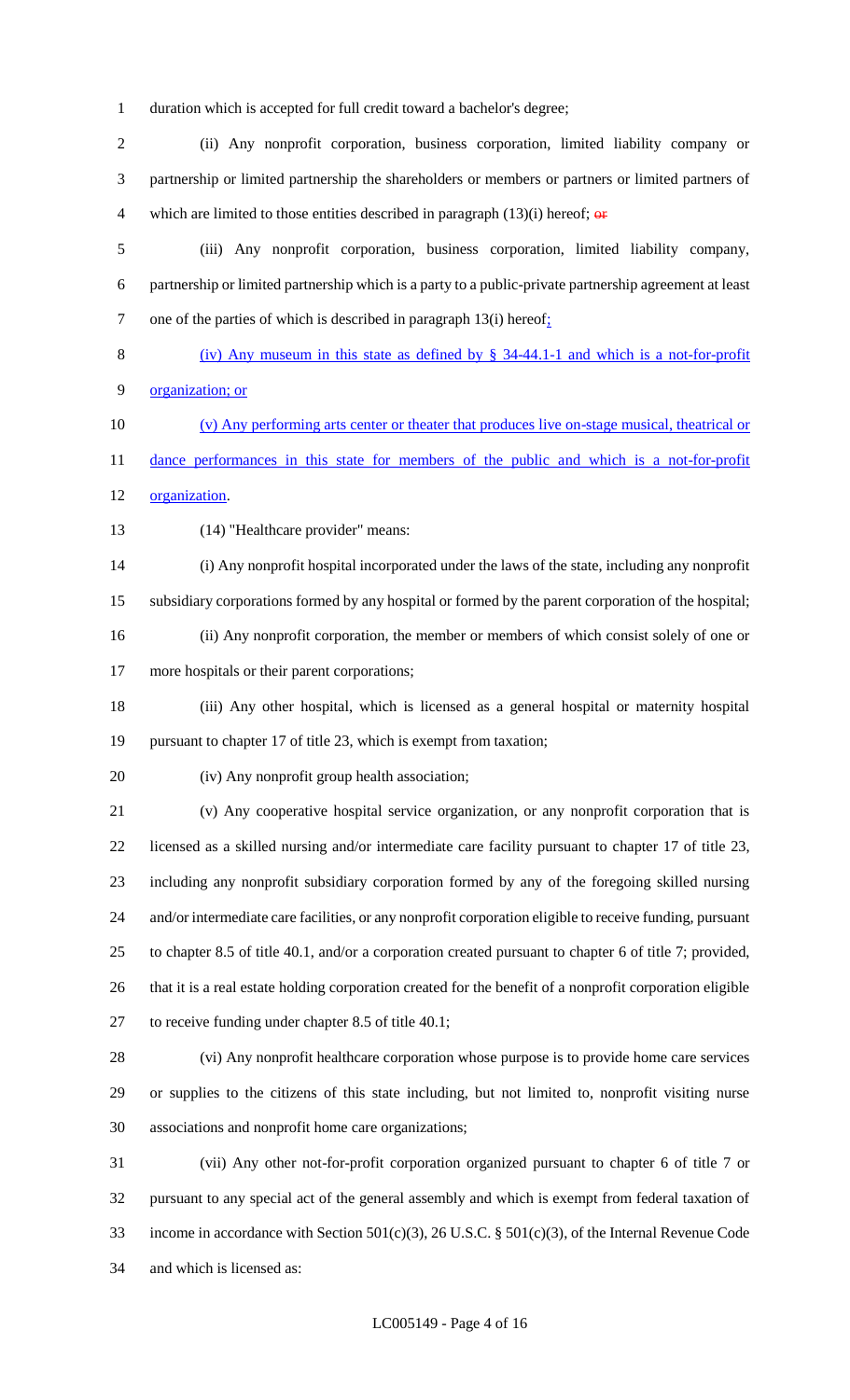(A) A healthcare facility pursuant to chapter 17 of title 23;

(B) A "facility" pursuant to chapter 24 of title 40.1;

(C) A "residential care and assisted living facility" pursuant to chapter 17.4 of title 23;

(D) An adult daycare facility; or

 (E) A "clinical laboratory" pursuant to chapter 23-16.2 and as a manufacturer of biological products by the United States Department of Health and Human Services Food and Drug Administration that operates in Rhode Island;

 (viii) Any not-for-profit corporation which is exempt from federal taxation of income in 9 accordance with Section  $501(c)(3)$  of the Internal Revenue Code, 26 U.S.C. §  $501(c)(3)$ , or any successor section of the Internal Revenue Code, which under contract with the state educates, counsels or rehabilitates young people who have come subject to child welfare, juvenile justice or mental health systems in the state; or

 (ix) Any network or similar arrangement of those entities listed in subsection (i) through 14 (viii) above;

 (x)(A) Any nonprofit corporation, business corporation, limited liability company, partnership or limited partnership, the shareholders or members or partners or limited partners of which are limited to those entities described in paragraph (14)(i) through (ix) hereof; or

 (B) Any nonprofit corporation, business corporation, limited liability company, partnership or limited partnership which is a party to a public-private partnership agreement at least one of the 20 parties of which is described in paragraph (14)(i) through (ix) hereof. $\frac{1}{2}$ 

 (xii) Any not-for-profit corporation organized pursuant to chapter 6 of title 7 or pursuant 22 to any special act of the general assembly, which is exempt from federal taxation of income in

23 accordance with Section 501(c)(3), 26 U.S.C. § 501(c)(3), of the Internal Revenue Code, which

24 provides individual or family social or human services within the state and which is accredited by

- a nationally recognized social or human services accrediting agency; or
- 26 (xiii) A not-for-profit corporation organized pursuant to chapter 6 of title 7 or pursuant to

any special act of the general assembly, which is exempt from federal taxation of income in

28 accordance with Section 501(c)(3), 26 U.S.C.§ 501(c)(3), of the Internal Revenue Code and which

29 provides temporary housing shelter to people within this state.

(15) "Loan funding deposit" means monies or other property deposited by an educational

- institution or child daycare center with the corporation, a guarantor, or a trustee for the purpose of:
- (i) Providing security for bonds or notes;
- (ii) Funding a default reserve fund;
- (iii) Acquiring default insurance;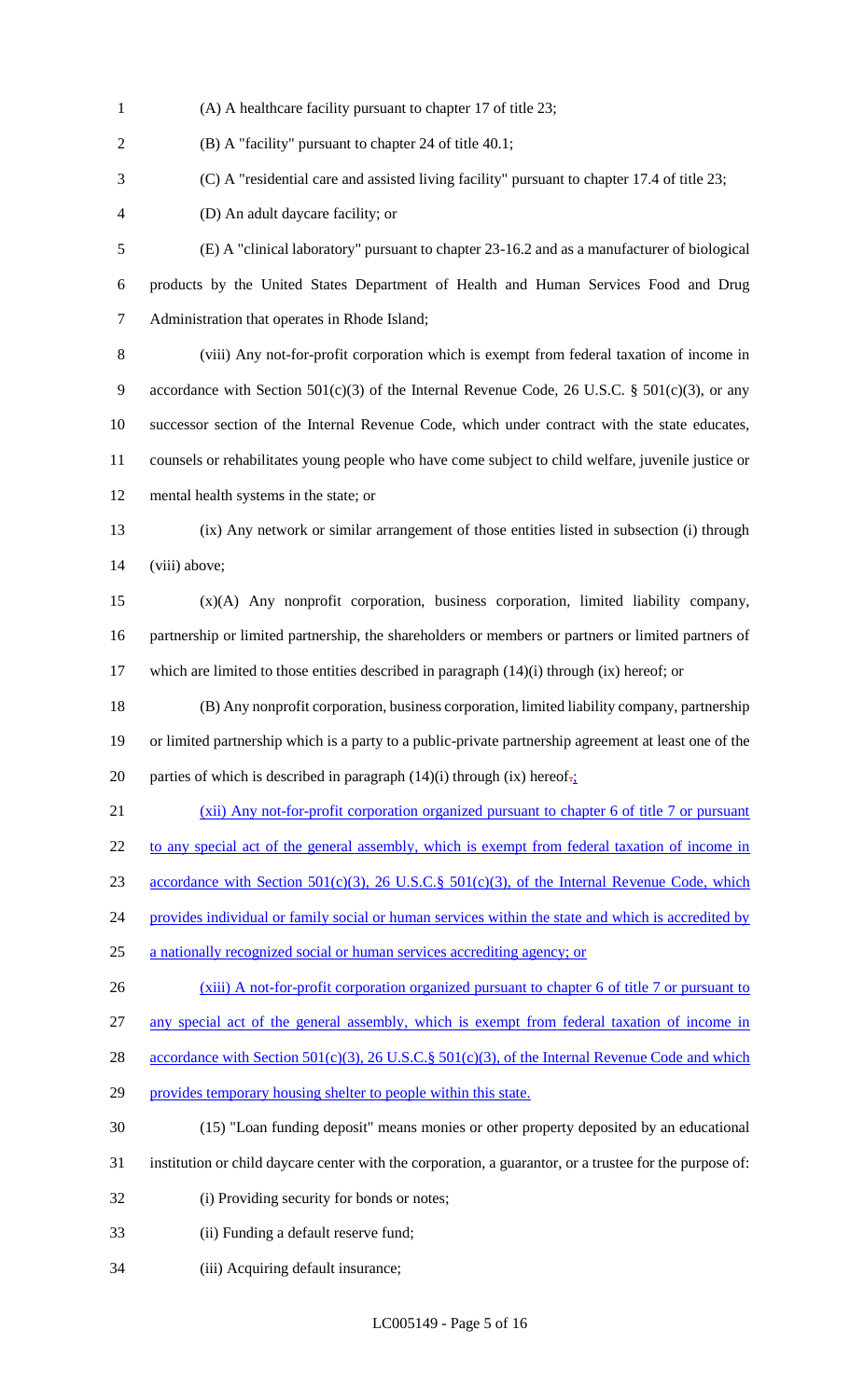(iv) Defraying costs of the corporation, the monies or properties to be in amounts as deemed necessary by the corporation or a guarantor as a condition for the institution's participation in the corporation's programs;

 **(**16**)** "Municipality" means any city or town located in the state with powers set forth in 5 title 45.

 $\frac{(16)(17)}{2}$  "Nonprofit group health association" means an association or a corporation established by an act of the general assembly, or created pursuant to chapter 6 of title 7, to provide all or any part of a project or property to the citizens of this state;

9  $(17)(18)$  "Note" means a written promise to pay, including, but not limited to, capital notes and revenue anticipation notes;

11 (18)(19) "Parent" means any parent, legal guardian, or sponsor of the student at an educational institution or child daycare center;

13 (19)(20) "Participating hospital health care provider" means a hospital health care provider which, pursuant to the provisions of this chapter, undertakes the financing and construction or acquisition of a project or undertakes the refunding or refinancing of obligations or of a mortgage or of advances as provided in and permitted by this chapter;

 $\left(\frac{(20)(21)}{20} \right)$  "Participating educational institution" means an educational institution or child daycare center which, pursuant to the provisions of this chapter, undertakes the financing and construction or acquisition of a project, or undertakes the refunding or refinancing of obligations or of a mortgage or of advances or undertakes the financing, directly or indirectly, of education loans, all as provided in and permitted by this chapter;

 (22) "Participating municipality" means a municipality which, pursuant to the provisions of this chapter, undertakes the financing and construction or acquisition of a project or undertakes 24 the refunding or refinancing of obligations or of a mortgage or of advances as provided in and permitted by this chapter:  $\frac{(21)(23)}{21}$  "Project," in the case of a participating educational institution or child daycare

 center means a structure suitable for use as a dormitory or other housing facility, dining hall, student union, administration building, academic building, library, laboratory, research facility, classroom, athletic facility, healthcare facility, and maintenance, storage or utility facility, and other structures or facilities related to the educational institution or child daycare center or required or useful for the instruction of students or the conducting of research or the operation of an educational institution or child daycare center including parking and other facilities or structures essential or convenient for the orderly conduct of the educational institution or child daycare center and also includes equipment and machinery and other similar items necessary or convenient for the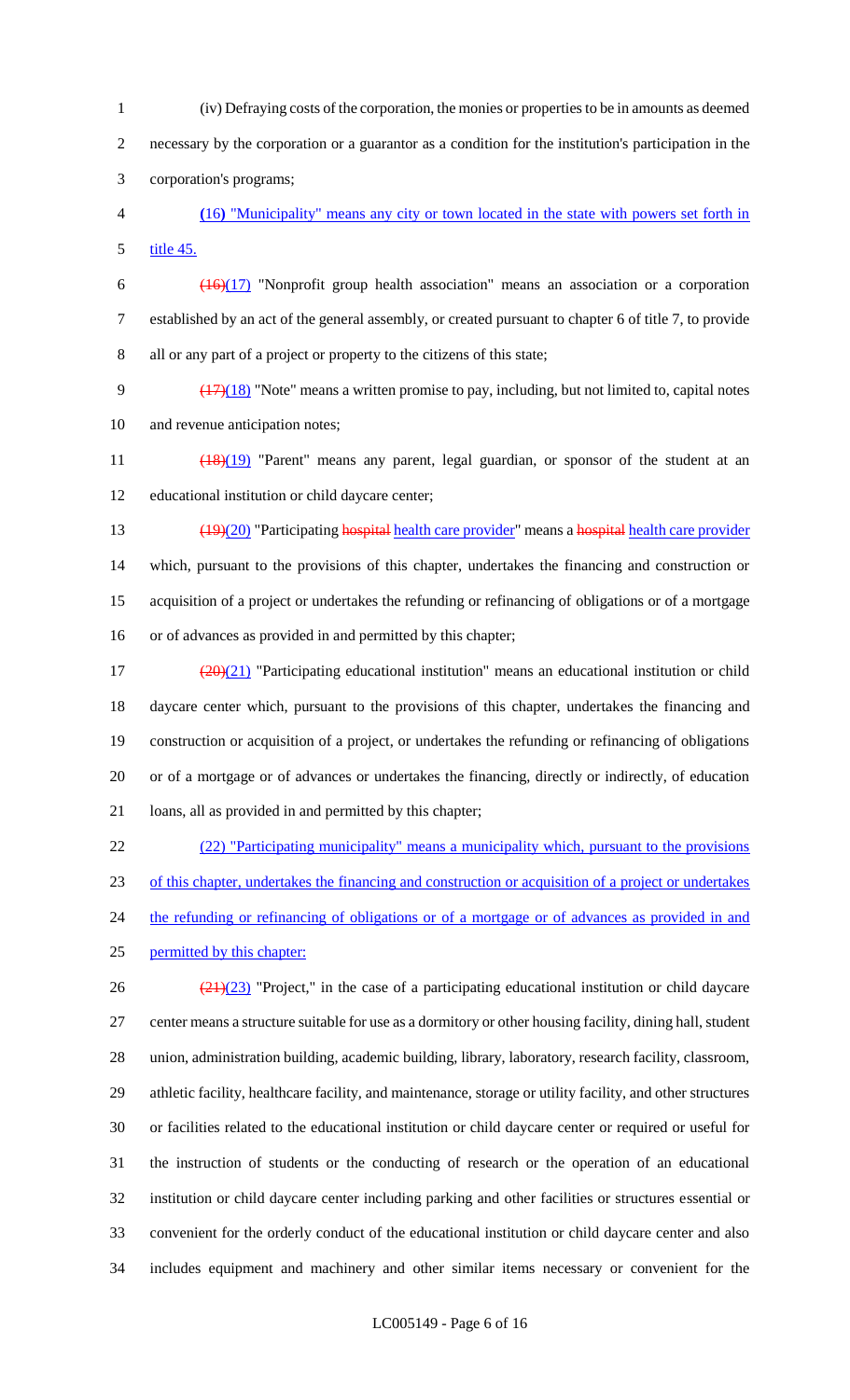operation of a particular facility or structure in the manner for which its use is intended, but does not include such items as books, fuel, supplies, or other items which are customarily deemed to result in a current operating charge and in the case of a participating municipality means a structure suitable for use as a public library, gymnasium, recreational facility, park, playground and maintenance, storage or utility facility and other structures required or useful for the operation of the project, including parking and other facilities or structures essential or convenient for the 7 orderly operation of the project, and also includes equipment and machinery and other similar items necessary or convenient for the operation of the project in the manner for which its use is intended, but does not include such items as books, fuel, supplies, or other items which are customarily 10 deemed to result in a current operating charge; and, in the case of a participating healthcare provider, means a structure suitable for use as a hospital, clinic, nursing home, congregate housing for the elderly and/or infirm, mental health service unit, or other healthcare facility, laboratory, laundry, nurses', interns', or clients' residence, administration building, research facility, and maintenance, storage or utility facility, and other structures or facilities related to the healthcare provider or required or useful for the operation of the project, including parking and other facilities or structures essential or convenient for the orderly operation of the project, and also includes equipment and machinery and other similar items necessary or convenient for the operation of the project in the manner for which its use is intended, but does not include such items as fuel, supplies, or other items which are customarily deemed to result in a current operating charge;

 $\sqrt{(22)(24)}$  "Public-private partnership agreement" means an arrangement or agreement pursuant to which a nonprofit corporation, business corporation, limited liability company, partnership or limited partnership undertakes or develops a project for an educational institution, municipality or a healthcare provider including, but not limited to, a lease arrangement, wherein pursuant to such arrangement or agreement at the conclusion of such arrangement or agreement the ownership of the bond-financed or note-financed project is transferred to the educational institution, 26 municipality or healthcare provider for no additional consideration.

(25) "Recreational facility" means a system of public recreation established by § 32-3-2.

 $(23)(26)$  "Revenue anticipation note(s)" means a note or notes of the corporation not exceeding twelve (12) months in duration to maturity issued for the benefit of a healthcare provider or educational institution in anticipation of revenues reasonably expected to be collected by the healthcare provider or educational institution within twelve (12) months from the date of the note or notes;

33  $(24)(27)$  "School housing project" means an "approved project," as defined in § 16-7-36(2);  $\frac{(25)(28)}{25}$  "School housing project financing" means bonds issued through the corporation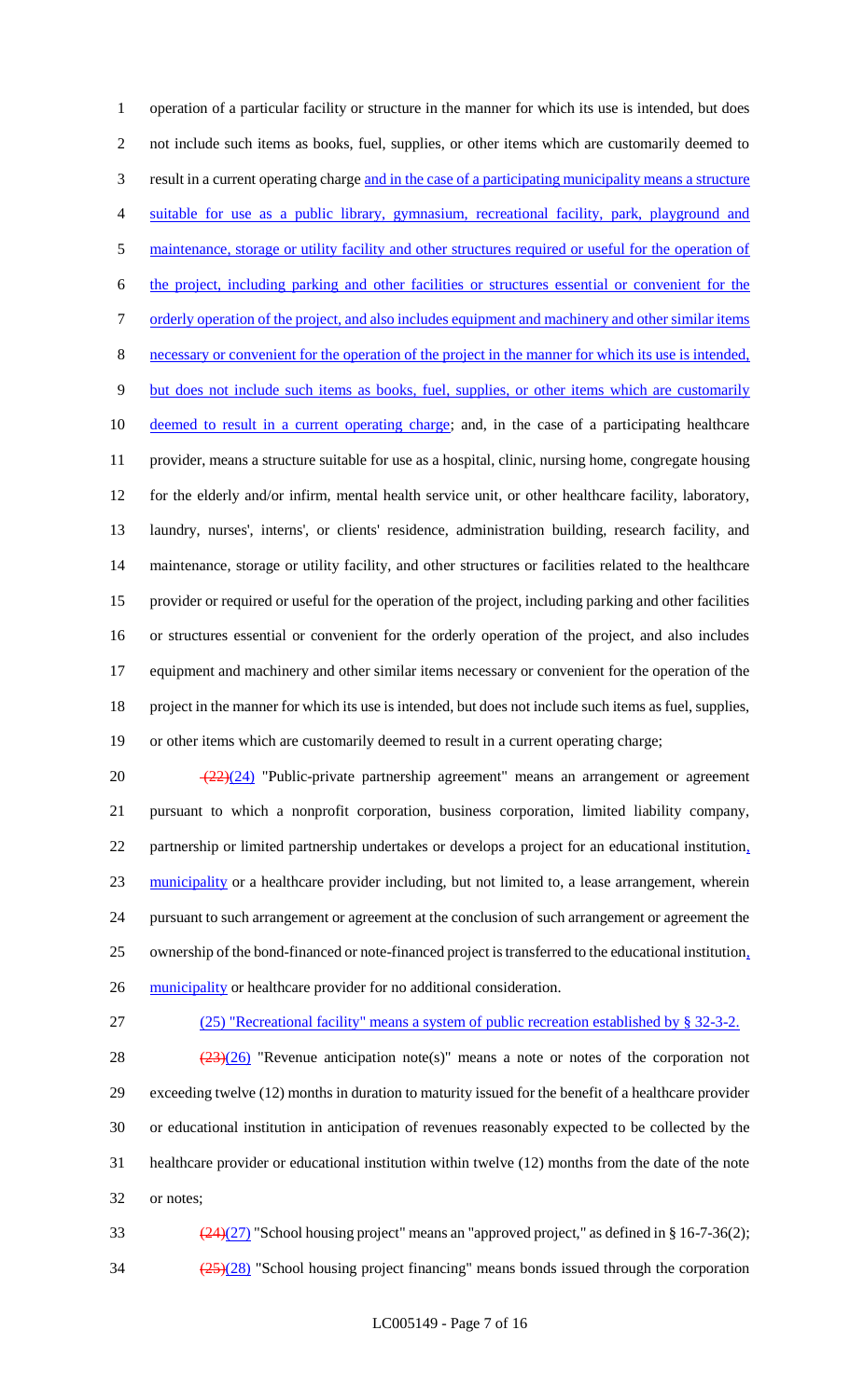- to fund school housing projects as provided in and permitted by § 16-7-44;
- 2  $\left(\frac{(26)(29)}{26}\right)$  "State" means the state of Rhode Island; and

 (27)(30) "State reimbursement" shall mean the state's share of school housing project cost as determined in accordance with §§ 16-7-35 -- 16-7-47.

## **45-38.1-4. Corporation established.**

 (a) There is hereby created a public body corporate and agency of the state to be known as the "Rhode Island health and educational building corporation" as successor to the Rhode Island educational building corporation, previously created as a nonbusiness corporation under and pursuant to chapter 6 of title 7, as amended by chapter 121 of the Public Laws of 1966, and constituted and established as a public body corporate and agency of the state for the exercising of the powers conferred on the corporation under and pursuant to §§ 45-38.1-1 -- 45-38.1-24.

 (b) All of the powers of the corporation are vested in the board of directors of the corporation elected at the first meeting of the incorporators of the Rhode Island educational building corporation, and the members of the board shall continue to serve for the duration of the terms for which they were originally elected. Successors to the members of the board of directors shall be appointed by the governor, as follows: prior to the month of June in each year, commencing in the year 1968, the governor shall appoint a member to serve on the board of directors for a term of five (5) years to succeed the member whose term will expire in June of that year. In the event of a vacancy occurring in the membership of the board of directors, the governor shall appoint a new member of the board of directors for the unexpired term. Any member of the board of directors is eligible for reappointment.

 (c) Each member of the board of directors, before entering upon his or her duties, shall take an oath to administer the duties of his or her office faithfully and impartially, and the oath shall be filed in the office of the secretary of state.

 (d) The board of directors shall elect two (2) of its members as chairperson and vice chairperson, and also elect a secretary, assistant secretary, treasurer, and assistant treasurer, who need not be members of the board. Three (3) members of the board of directors of the corporation shall constitute a quorum, and the affirmative vote of the majority of the directors present and entitled to vote at any regular or special meeting at which a quorum is present, is necessary for any action to be taken by the corporation; except, however, that the affirmative vote of three (3) members of the board of directors is necessary for the election of officers of the corporation and to amend the bylaws of the corporation. No vacancy in the membership of the board of directors of the corporation impairs the right of a quorum to exercise all the powers of and perform the duties of the corporation.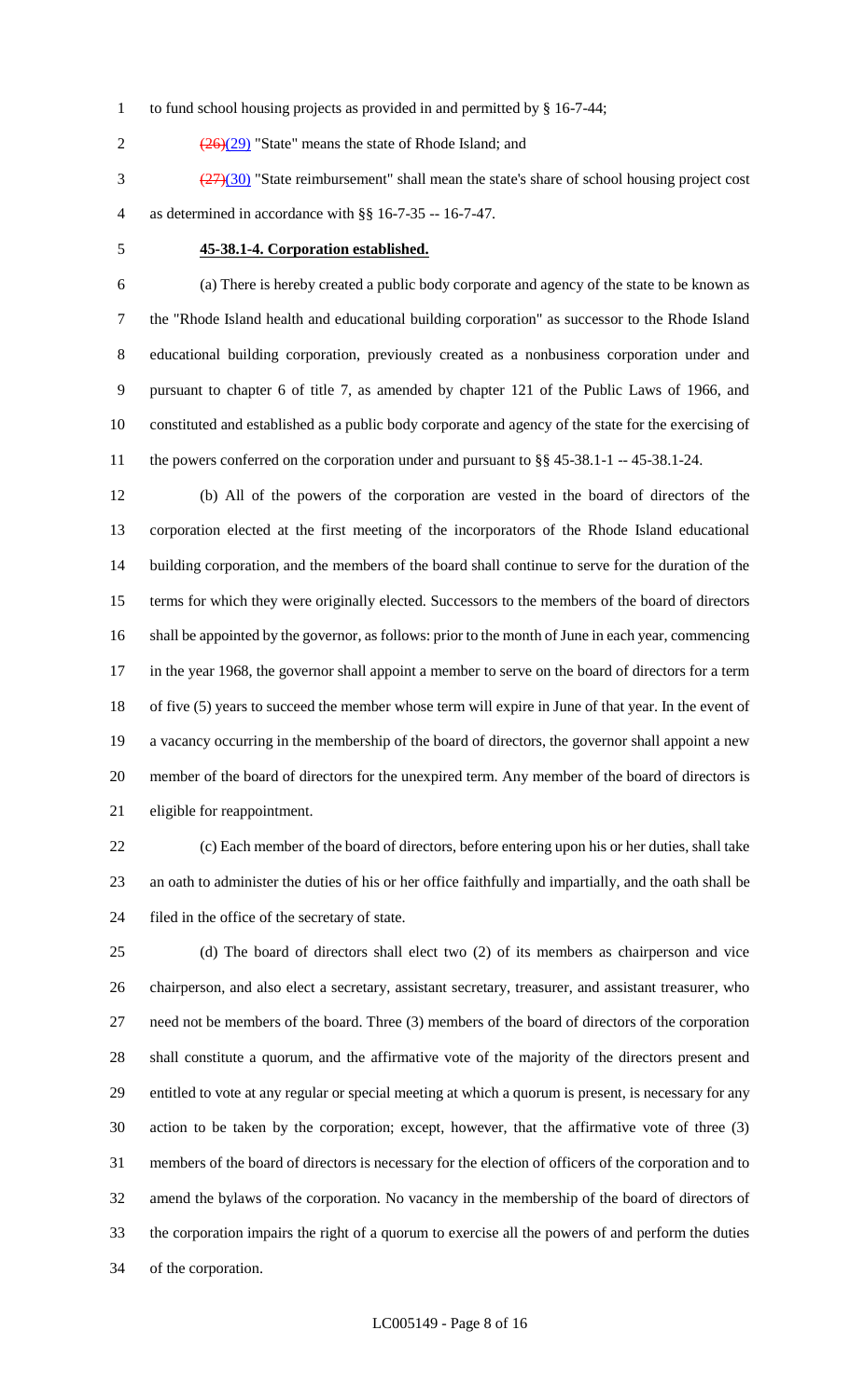(e) Any action taken by the corporation under the provisions of this chapter may be authorized by resolution at any regular or special meeting, and each resolution takes effect immediately and need not be published or posted.

 (f) The members of the board of directors shall receive compensation at the rate of fifty dollars (\$50.00) per meeting attended; however, the compensation shall not exceed one thousand five hundred dollars (\$1,500) per fiscal year per member.

 (g) Notwithstanding any other law to the contrary, it shall not be or constitute a conflict of interest for a trustee, director, officer, or employee of an institution for higher education or 9 municipality or child daycare center or a healthcare provider to serve as a member of the board of directors of the corporation; provided, that the trustee, director, officer, or employee abstains from deliberation, action and vote by the board under this chapter in specific respect to the institution for 12 higher education, or municipality or, child daycare center or the healthcare provider of which the

- member is a trustee, director, officer, or employee.
- (h) The board and corporation shall comply with provisions of chapter 155 of title 42, the quasi-public corporations accountability and transparency act.
- 

## **45-38.1-5. General grant of powers.**

 The corporation has the following powers, together with all powers incidental or necessary 18 for the performance of the following:

 (1) To have perpetual succession as a public body corporate and agency of the state and to adopt bylaws for the regulation of its affairs and the conduct of its business;

(2) To adopt an official seal and alter the seal at pleasure;

(3) To maintain an office at a place or places that it may designate;

(4) To sue and be sued, plead and be impleaded;

 (5) To determine the location and character of any project to be financed under the provisions of this chapter, and to construct, reconstruct, renovate, replace, maintain, repair, operate, lease, as lessee or lessor, and regulate the project to pay its costs, to enter into contracts for any or all of those purposes, to enter into contracts for the management and operation of a project, and to 28 designate a participating educational institution or child day care center or a participating 29 municipality, or a participating health care provider as its agent to determine the location and character of a project undertaken by the participating educational institution or child day care 31 center, or a participating municipality or by a participating health care provider under the provisions of this chapter, and as the agent of the corporation, to acquire, construct, reconstruct, renovate, replace, maintain, repair, operate, lease, as lessee or lessor, and regulate the project, and, as the agent of the corporation, to enter into contracts for any or all of those purposes, including contracts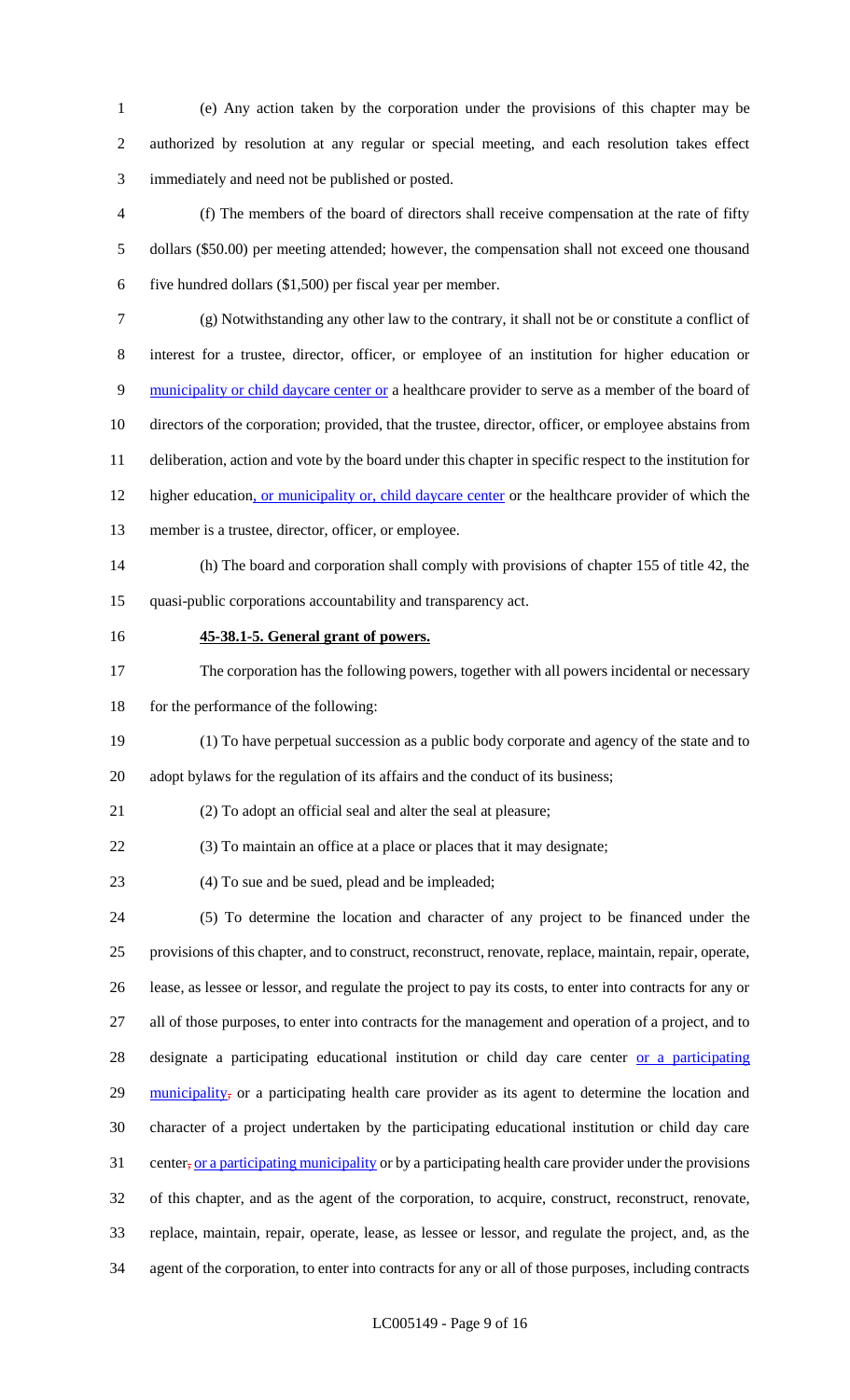for the management and operation of the project;

 (6) To issue bonds, notes, bond anticipation notes, revenue anticipation notes, capital notes, and other obligations of the corporation including, but not limited to, interest rate exchange agreements and contracts to hedge interest rates, for any of its corporate purposes, and to fund or refund the bonds, all as provided in this chapter;

 (7) Generally, to fix and revise from time to time and charge and collect rates, rents, fees, and charges for the use of and for the services furnished or to be furnished by a project or any portion of it, and to contract with any person, partnership, association, or corporation or other body public or private in respect to the project;

 (8) To establish rules and regulations for the use of a project or any portion of it and to designate a participating educational institution or child day care center, or a participating health 12 care provider or a participating municipality as its agent to establish rules and regulations for the use of a project undertaken by the participating educational institution or child day care center or 14 by the participating health care provider or by the participating municipality;

 (9) Employ consulting engineers, architects, attorneys, accountants, construction and financial experts, superintendents, managers, and other employees and agents as may be necessary in its judgment, and to fix their compensation;

 (10) To receive and accept from any public agency, loans or grants for or in aid of the construction of a project or any portion of it, and to receive and accept loans, grants, aid, or contributions from any source of either money, property, labor, or other things of value, to be held, used, and applied only for the purposes for which those loans, grants, aid, and contributions are made;

 (11) To mortgage any project, and the site of the project, for the benefit of the holders of bonds issued to finance the project;

 (12) To make loans to any participating educational institution or child day care center and 26 to any participating health care provider or to a participating municipality for the cost of a project in accordance with an agreement, and any other security instrument required by the corporation between the corporation and the participating educational institution or child day care center or the 29 participating health care provider; or participating municipality; provided, that, no loan exceeds the total cost of the projects as determined by the participating educational institution or child day care 31 center or the participating hospital, <u>or the participating municipality</u> and approved by the corporation;

 (13) To make loans to a participating educational institution or child day care center or to 34 a participating health care provider or to the participating municipality to refund outstanding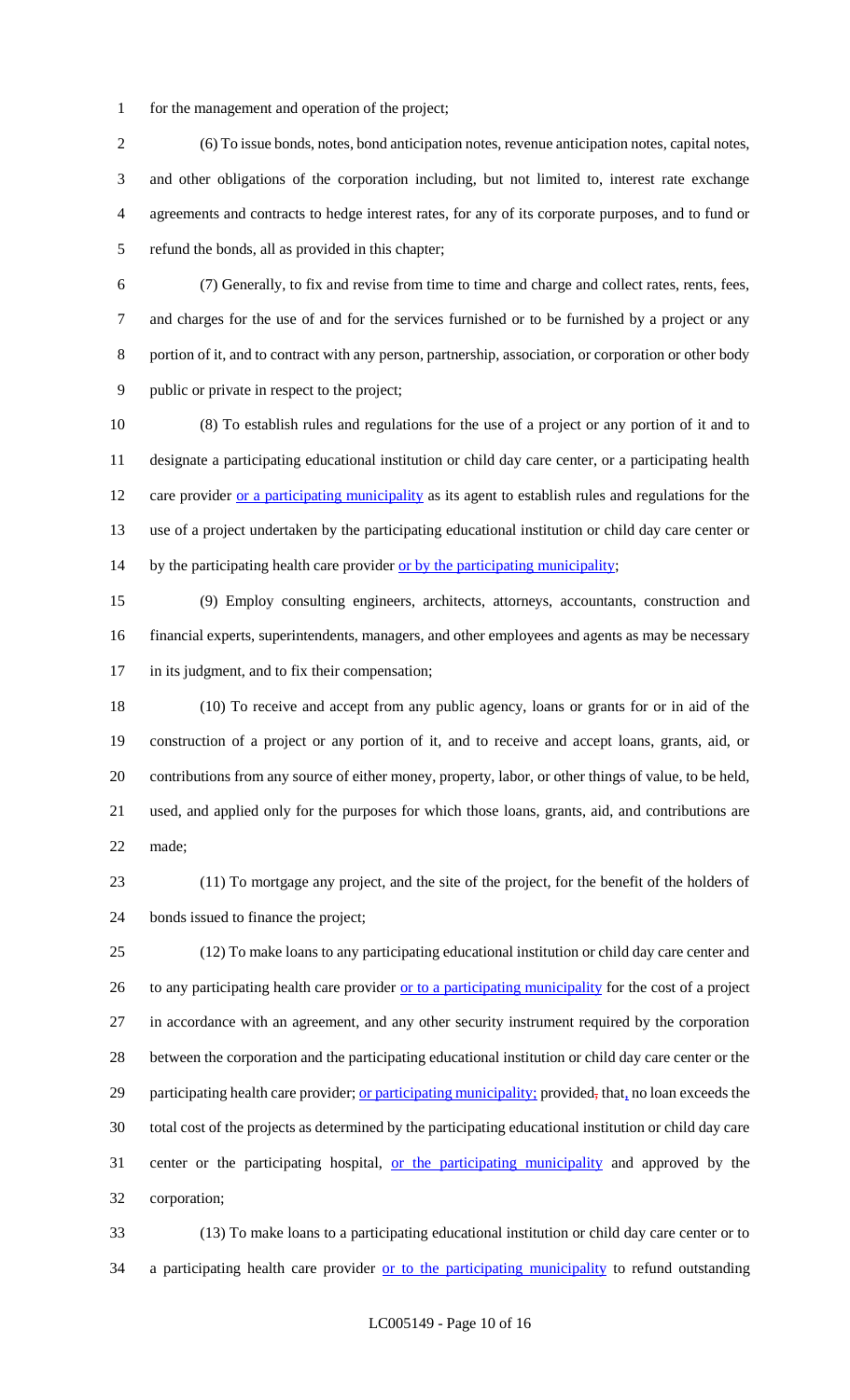obligations, mortgages, or advances issued, made or given by the participating educational 2 institution or child day care center or the participating health care provider or to a participating municipality for the cost of a project;

 (14) To charge to and equitably apportion, among participating educational institution or 5 child day care center and participating health care provider and participating municipality, its administrative costs and expenses incurred in the exercise of the powers and duties conferred by this chapter;

 (15) To accept any gifts or grants or loans of funds or property or financial or other aid in any form from the federal government or any agency or instrumentality of the federal government, or from the state or any agency or instrumentality of the state, or from any other source and to comply, subject to the provisions of this chapter, with the terms and conditions of the gifts, grants, 12 or loans;

 (16) To do all things necessary or convenient to carry out the purposes of this chapter. In carrying out the purposes of this chapter, the corporation may undertake a project for two (2) or more participating health care providers jointly, or for any combination of providers, and, thereupon, all other provisions of this chapter shall apply to and for the benefit of the corporation and those joint participants;

 (17) To enter into contracts for the purpose of guaranteeing or insuring loans to any participating educational institution or child day care center or to any participating health care 20 provider or to any participating municipality to carry out the purposes of the corporation, and to pledge, encumber, or advance funds of the corporation in connection with the loans; and

 (18) To make and effectuate gifts or grants of corporation funds for or in aid of the construction of or development of any project or any portion of a project or in furtherance of the policies, purposes, and powers of the corporation set forth in this chapter, and to retain or appoint any agents or consultants deemed necessary or desirable by the corporation to effectuate, make, and administer the gifts or grants.

# **45-38.1-6. Acquisition of property.**

 The corporation is authorized and empowered, directly, or by and through a participating 29 institution for higher education or a participating municipality or a participating child daycare 30 center or a participating health care provider, as its agent, to acquire by purchase or by gift or devise any lands, structures, property, real or personal, rights, rights of way, franchises, easements, and other interests in lands, including lands lying under water and riparian rights, which are located within or without the state as it may deem necessary or convenient for the construction or operation of a project, upon terms and at prices that may be considered by it to be reasonable and can be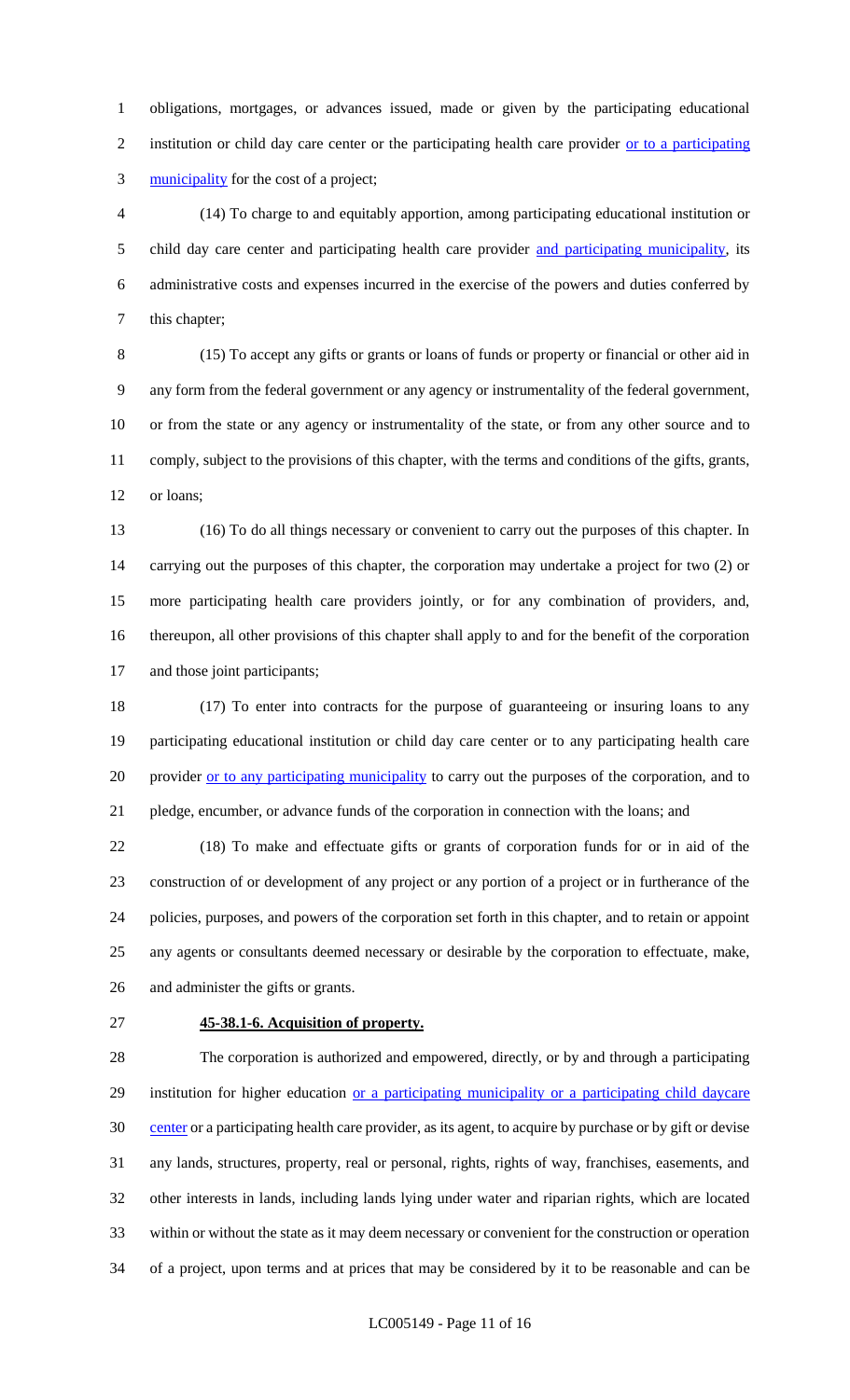agreed upon between it and the owner of the property, and to take title to the property in the name 2 of the corporation or in the name of a participating institution for higher education <u>or a participating</u> 3 municipality or a participating child daycare center or a participating health care provider as its agent.

#### **45-38.1-7. Title to project.**

 When the principal of and interest on bonds of the corporation issued to finance the cost of a particular project or projects for a participating institution for higher education or for a participating municipality or a participating child daycare center or for a participating health care provider, including any refunding bonds or notes issued to refund and refinance the bonds or notes, have been fully paid and retired, or when adequate provision has been made to fully pay and retire the bonds or notes, and all other conditions of the resolution or trust agreement authorizing and securing the bonds or notes have been satisfied and the lien of the resolution or trust agreement has been released in accordance with its provisions, the corporation shall promptly do things and execute deeds and conveyances that are necessary and required to convey title to the project or 15 projects to the participating institution for higher education <u>or the participating municipality or the</u> 16 participating child daycare center or the participating health care provider, free and clear of all liens and encumbrances, all to the extent that title to the project or projects shall not, at the time, then be 18 vested in the participating institution for higher education or the participating municipality or the 19 participating child daycare center or the participating health care provider.

#### **45-38.1-9. Bonds of the corporation.**

 (a) The corporation is authorized from time to time to issue its negotiable bonds for any corporate purpose or project. In anticipation of the sale of the bonds the corporation may issue negotiable bond anticipation notes and may renew those notes from time to time, but maximum maturity of the notes, including renewals of those notes, shall not exceed forty (40) years from the date of issue of the original notes. The notes shall be paid from any revenues of the corporation or 26 other moneys available for payment and not otherwise pledged, or from the proceeds of the sale of the bonds of the corporation in anticipation of which they were issued. The notes shall be issued in the same manner as the bonds. The notes and the resolution, or resolutions authorizing the notes, may contain any provisions, conditions, or limitations which a bond resolution of the corporation may contain.

 (b) The bonds, notes, or other obligations are payable from any revenues or moneys of the corporation available for payment and not otherwise pledged, subject only to any agreements with the holders of particular bonds, notes, or other obligations pledging any particular revenues or 34 moneys, and subject to any agreements with any participating institution for higher education or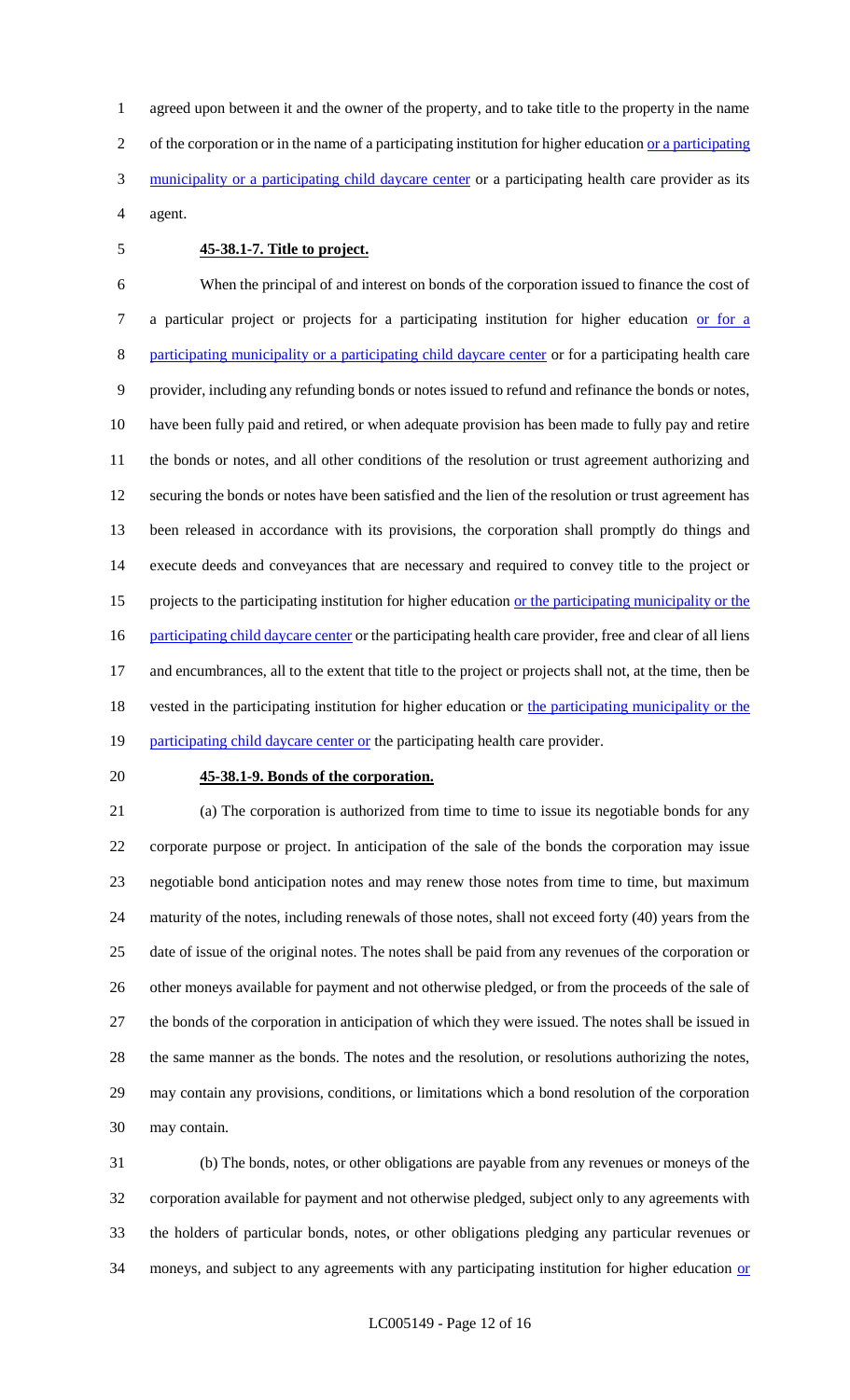1 any participating municipality or participating child daycare center or any participating hospital,

 notwithstanding that the bonds, notes, or other obligations may be payable from a special fund, they shall be and be deemed to be for all purposes negotiable instruments, subject only to the provisions of the bonds, notes, or other obligations for registration.

 (c) The bonds may be issued as serial bonds or as term bonds, or the corporation, in its discretion, may issue bonds of both types. The bonds shall be authorized by resolution of the corporation and bear a date or dates, mature at a time or times, not exceeding sixty-five (65) years from their respective dates, bear interest at rate or rates, be payable at a time or times, be in denominations, be in a form, either coupon or registered, carry registration privileges, be executed in a manner, be payable in lawful money of the United States of America at a place or places, and be subject to terms of redemption, that the resolution or resolutions may provide. In the event term bonds are issued, the resolution authorizing the term bonds may make provisions for the establishment and management of adequate sinking reserve funds for their payment as the corporation may deem necessary. The bonds or notes may be sold at public or private sale for a price or prices as the corporation determines. Pending preparation of the definitive bonds, the corporation may issue interim receipts or certificates which shall be exchanged for the definitive bonds.

 (d) Any resolution or resolutions authorizing any bonds or any issue of bonds may contain provisions, which are a part of the contract with the holders of the bonds to be authorized, as to:

20 (1) Pledging the full faith and credit of a participating institution for higher education or of a participating municipality or participating child daycare center or of a participating health care provider, all or any part of the revenues of a project of any revenue producing contract or contracts made by the corporation with any individual, partnership, corporation, or association or other body, public or private, or pledging all or any part of the revenues derived from corporation loans, education loans, payments by participating institutions for higher education, banks, guarantors, insurers, or others pursuant to letters of credit or purchase agreements, investment earnings, insurance proceeds, loan funding deposits, proceeds from the sale of education loans, proceeds of refunding bonds and fees, charges, and other revenues of the corporation, to secure the payment of the bonds or of any particular issue of bonds, subject to agreements with bondholders as may then exist;

 (2) The rentals, revenues, fees and other charges to be charged, and the amounts to be raised in each year, and the use and disposition of the revenues;

 (3) The setting aside of reserves or sinking funds, loan funding deposits, and their regulation and disposition;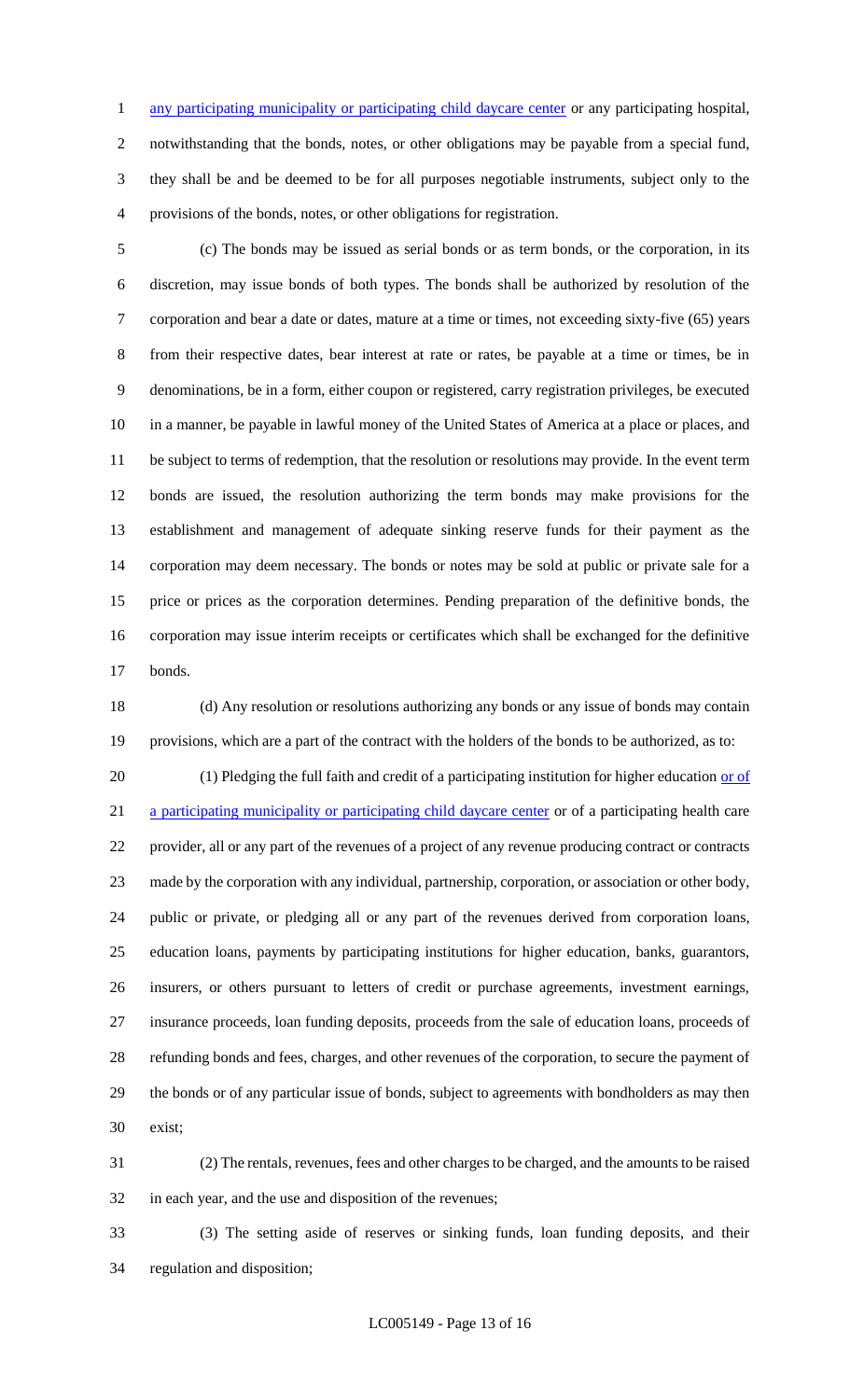(4) Limitations on the right of the corporation or its agent to restrict and regulate the use of 2 the project or of education loans; (5) Limitations on the purpose to which the proceeds of the sale of any issue, of bonds then or thereafter to be issued, may be applied and pledging the proceeds to secure the payment of the bonds or any issue of the bonds; (6) Limitations on the issuance of additional bonds, the terms upon which additional bonds may be issued and secured, and the refunding of outstanding bonds; (7) The procedure, if any, by which the terms of any contract with bondholders may be amended or abrogated, the amount of bonds the holders of which must consent thereto, and the manner in which the consent may be given; (8) Limitations on the amount of moneys derived from the project or education loan program to be expended for operating, administrative, or other expenses of the corporation; (9) Defining the acts or omissions to act which constitute a default in the duties of the corporation to holders of its obligations, and providing the rights and remedies of those holders in the event of a default; (10) The mortgaging of a project and its site for the purpose of securing the bondholders; (11) Any other additional covenants, agreements, and provisions that are deemed desirable or necessary by the corporation for the security of the holders of the bonds; and (12) Providing for guarantees, pledges of endowment, letters of credit, property, or other security for the benefit of the holders of the bonds. (e) Neither the members of the corporation nor any person executing the bonds or notes are personally liable on the bonds or notes, or are subject to any personal liability or accountability by reason of the issuance of the bonds or notes. (f) The corporation has power out of any available funds, to purchase its bonds or notes. The corporation may hold, pledge, cancel, or resell the bonds, subject to and in accordance with agreements with bondholders. **45-38.1-20. Procedure before issuance of bonds or notes.** Notwithstanding any other provisions of this chapter, the corporation is not empowered to undertake any project authorized by this chapter unless, prior to the issuance of any bonds or notes under this chapter, it has determined that: (1) The acquisition, construction, or financing of the cost of the project will: 32 (i) With respect to an institution for higher education or child daycare center, enable or 33 assist the institution to fulfill its obligations in providing education or child daycare center to the 34 youth of this state;  $\theta$ **F**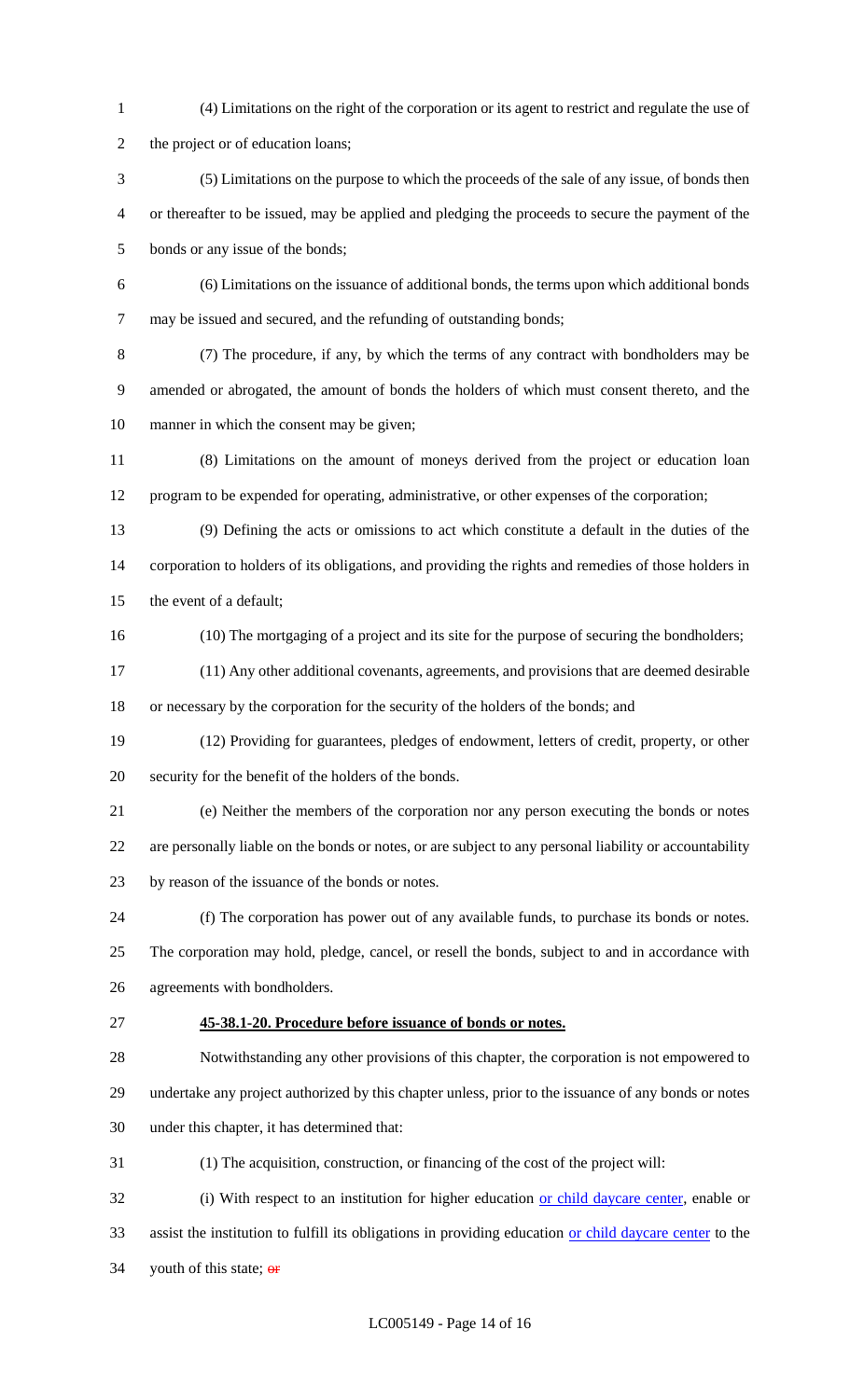(ii) With respect to a health care provider, enable the health care provider to improve the health of the people it serves by means of expanded health care, health care provider, and other 3 related services; and or

 (iii) With respect to a municipality, enable the municipality to improve the health, or living conditions or welfare of its residents by means of expanded access to public educational or public recreational facilities.

(2) The project is leased to, or owned by, a financially responsible institution for higher

education or child daycare center or municipality or health care provider within the state; and

 (3) Adequate provision has been, or will be, made for the payment of the cost of the construction and/or acquisition of the project, and, except with regard to those bonds issued through the corporation related to school housing project financing, that under no circumstances will the state be obligated, directly or indirectly, for the payment of the cost of the construction and/or acquisition of the project, or for the payment of the principal of, or interest on, any obligations issued to finance the construction and/or acquisition; and

 (4) Adequate provision has been, or will be made in any agreement with respect to or lease of the project for payment of all costs of operation, maintenance, and upkeep of the project by the lessee, sublessee, or occupant so that under no circumstances is the state obligated, directly or indirectly, for the payment of the costs except with regard to state reimbursement for school housing projects; provided, that no findings shall be made and no financing effected under this chapter, with respect to health care providers, unless the proposed health care providers have first been approved by any state agency empowered to approve the construction of any health care providers in the manner provided in its general laws.

SECTION 2. This act shall take effect upon passage.

======== LC005149 ========